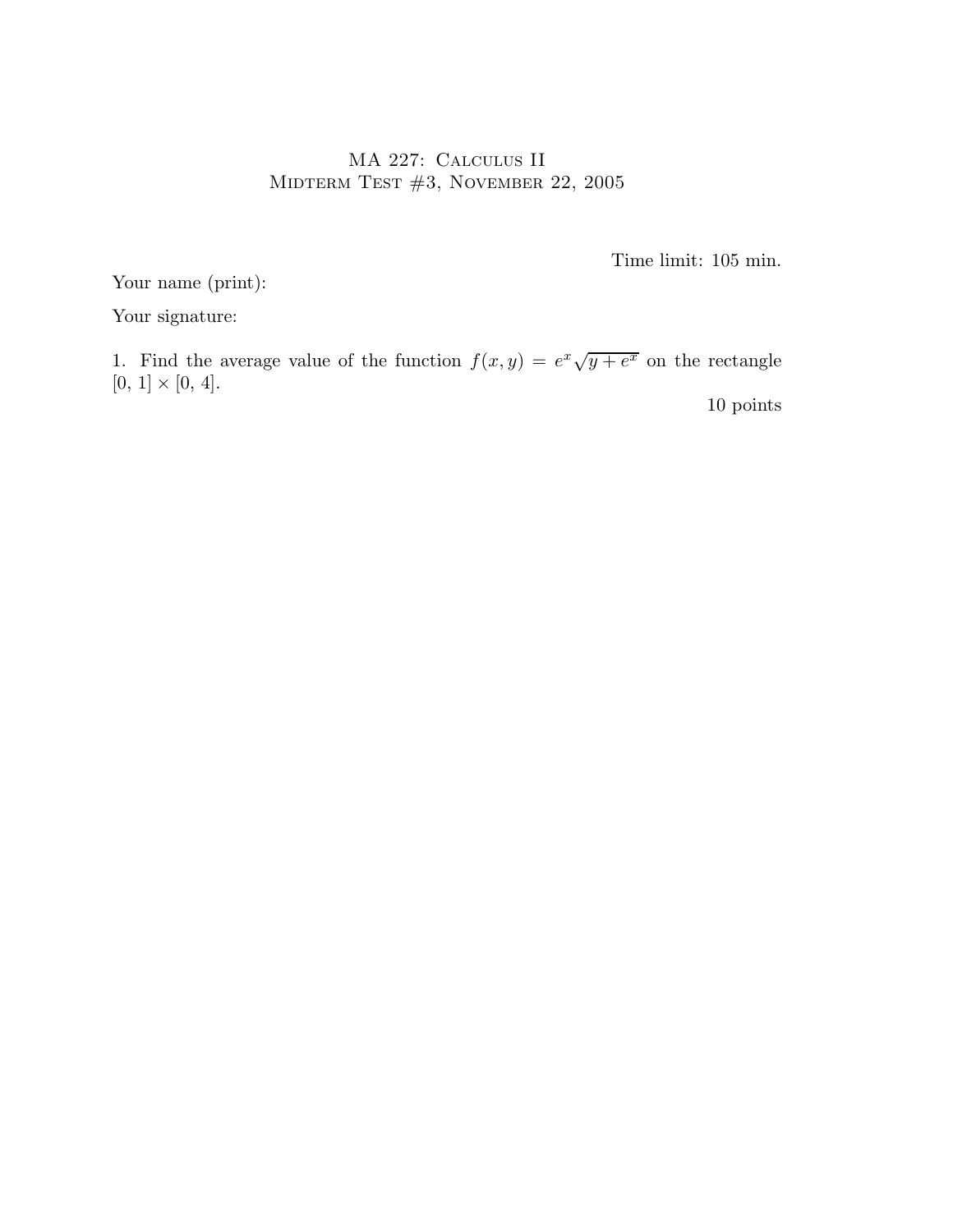2. Find

$$
\iint_D xydA,
$$

where  $D$  is the triangular region with vertices  $(0, 0)$ ,  $(1, 2)$ , and  $(0, 3)$ .

10 points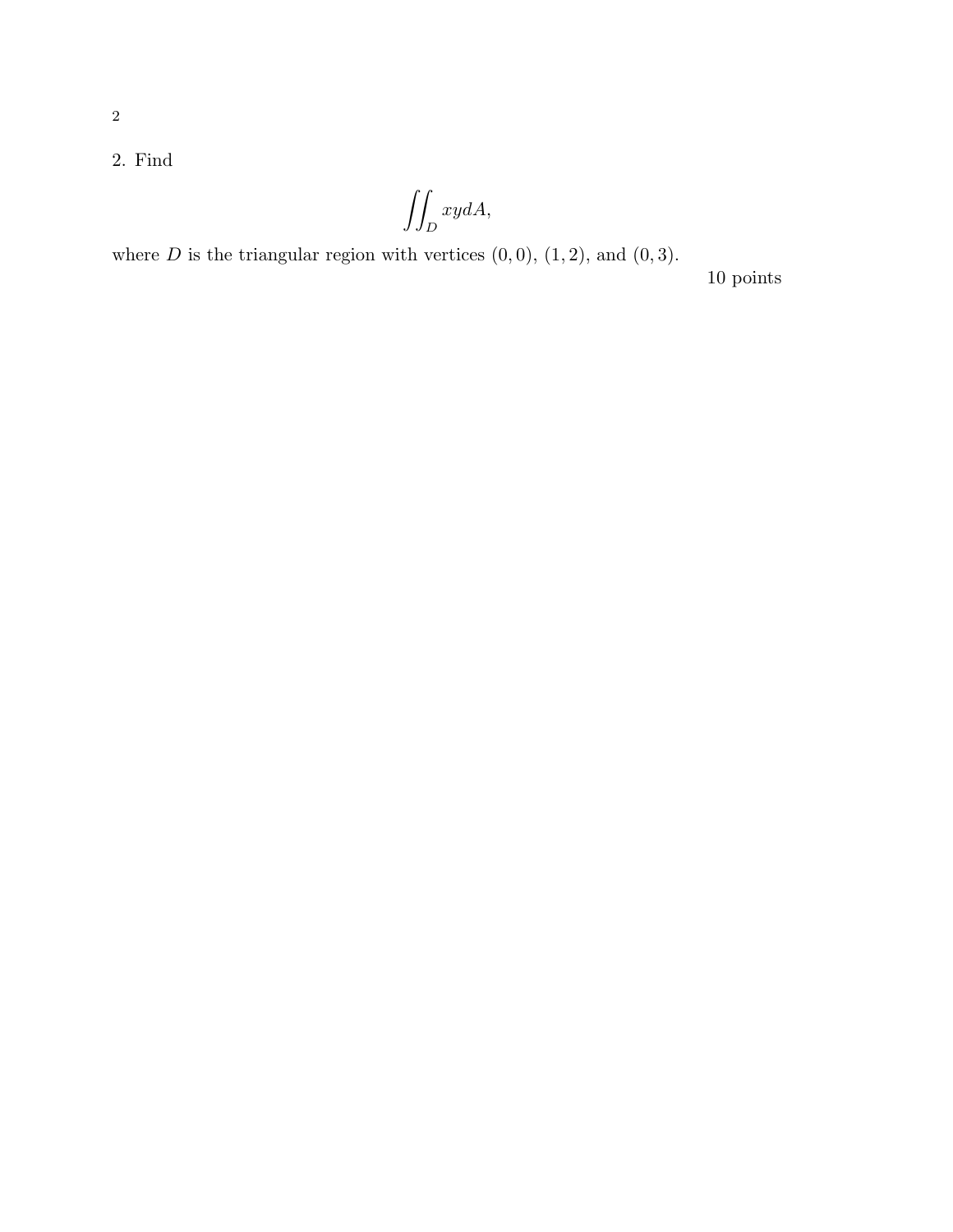$\int_0^1 \int_{y^2}^1 y^3 \sin(x^3) dx dy$ 

by reversing the order of integration.  $\;$ 

 $10\,\,\mathrm{points}$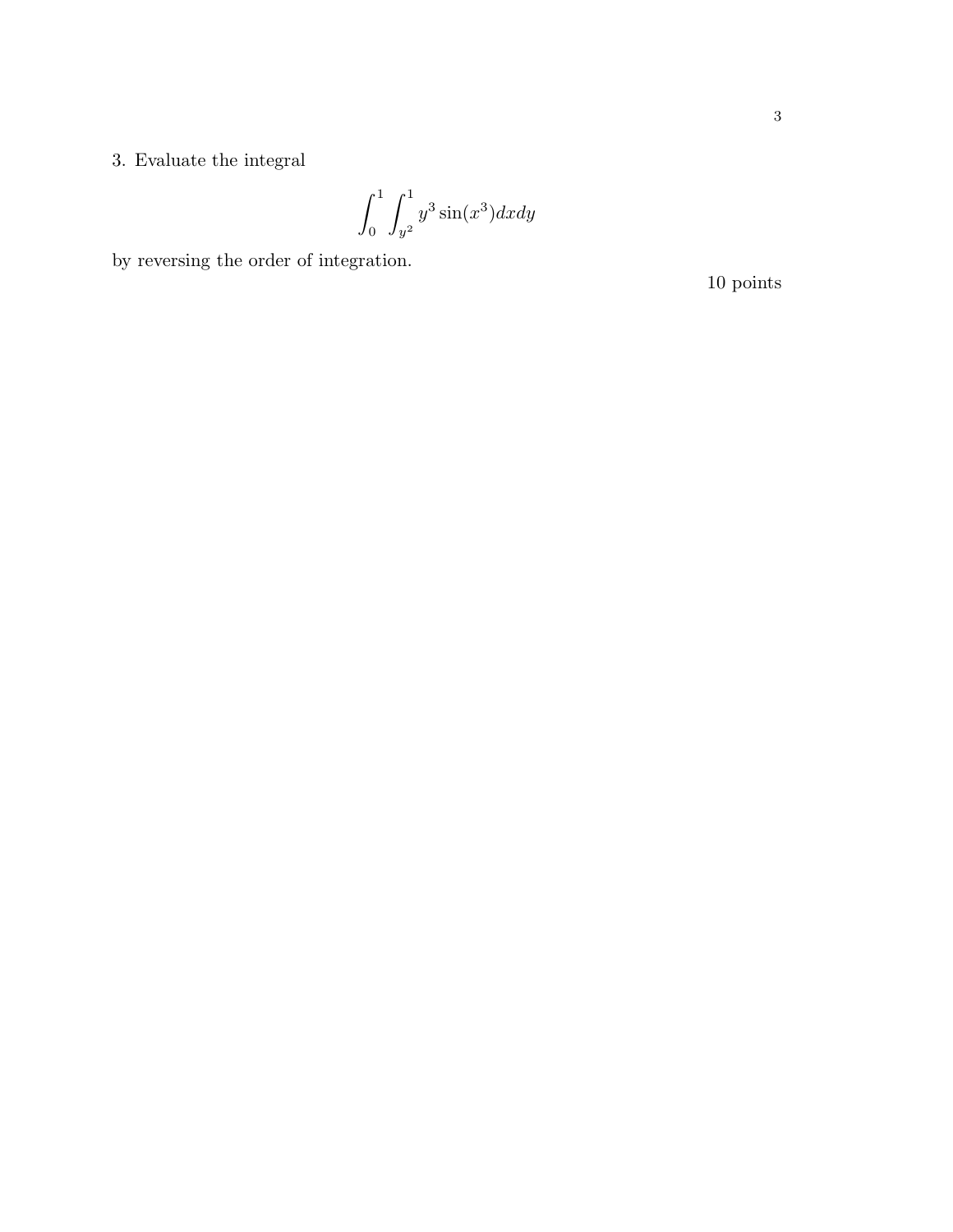4. Find the integral

$$
\iint_{R} xe^{y} dA
$$

by switching to polar coordinates, where  $R$  is the region in the first quadrant enclosed by the circle  $x^2 + y^2 = 4$ . (Note: Mind the order of integration!) 10 points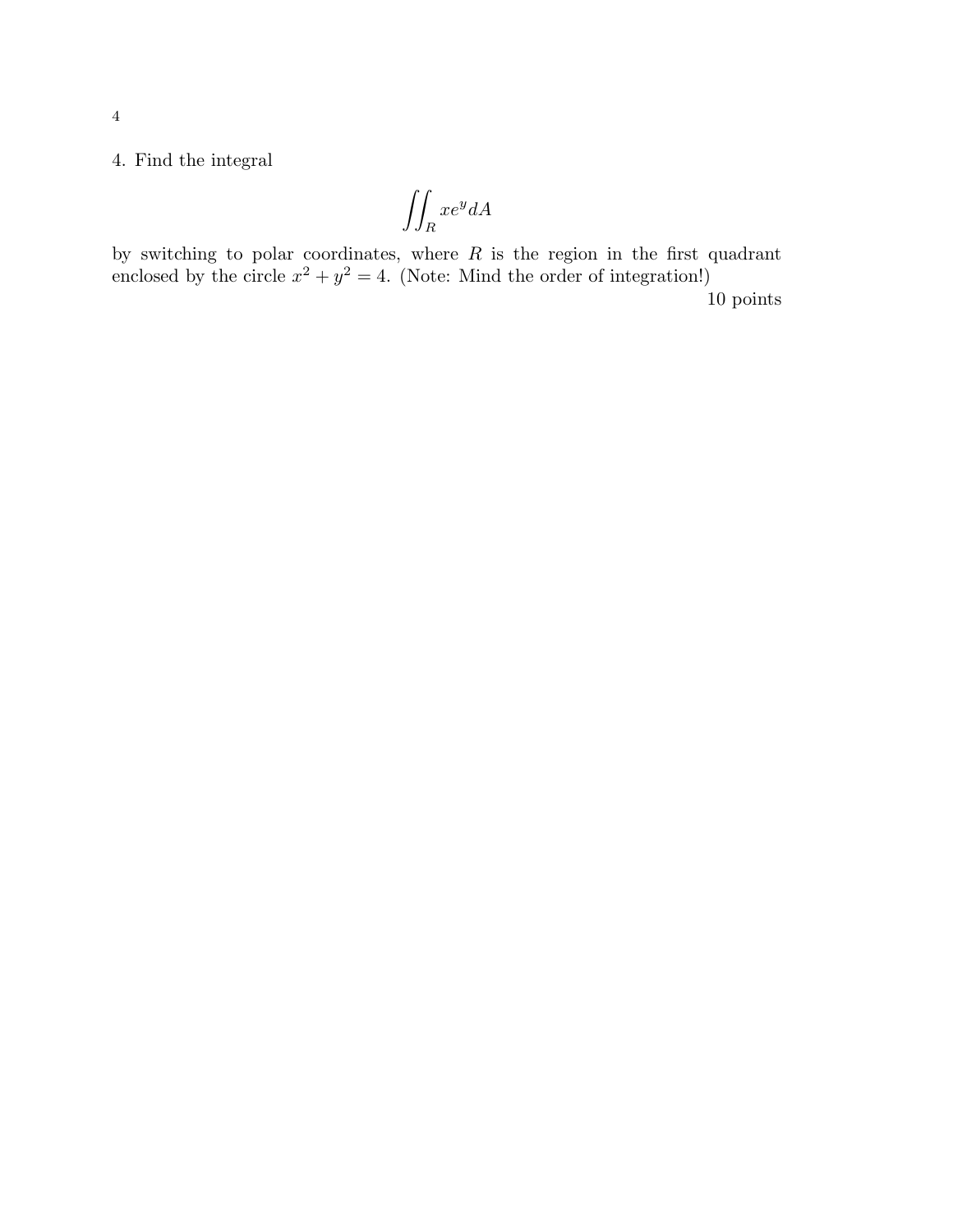5. A lamina occupies the region inside the circle  $x^2 + y^2 = 2x$  but outside the circle  $x^2 + y^2 = 1$ , and the mass density function is  $\rho(x, y) = (x^2 + y^2)^{-1/2}$ . Find the center of mass. (Save some substantial work by being smart!)

10 points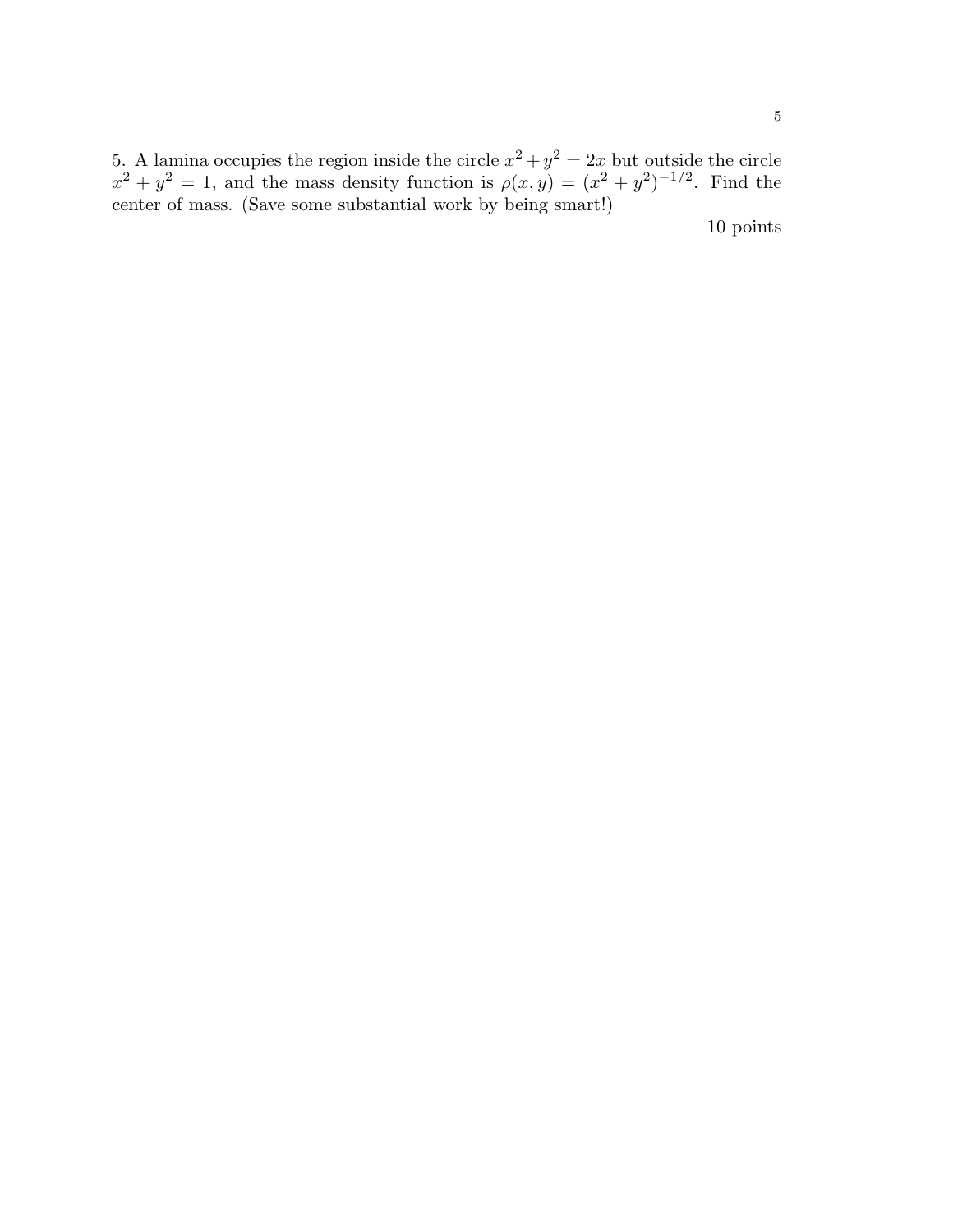$6.$  Evaluate the integral  $\,$ 

 $\int_0^1 \int_z^{2z} \int_0^y 2xyz dx dy dz.$ 

 $10\,\,\mathrm{points}$